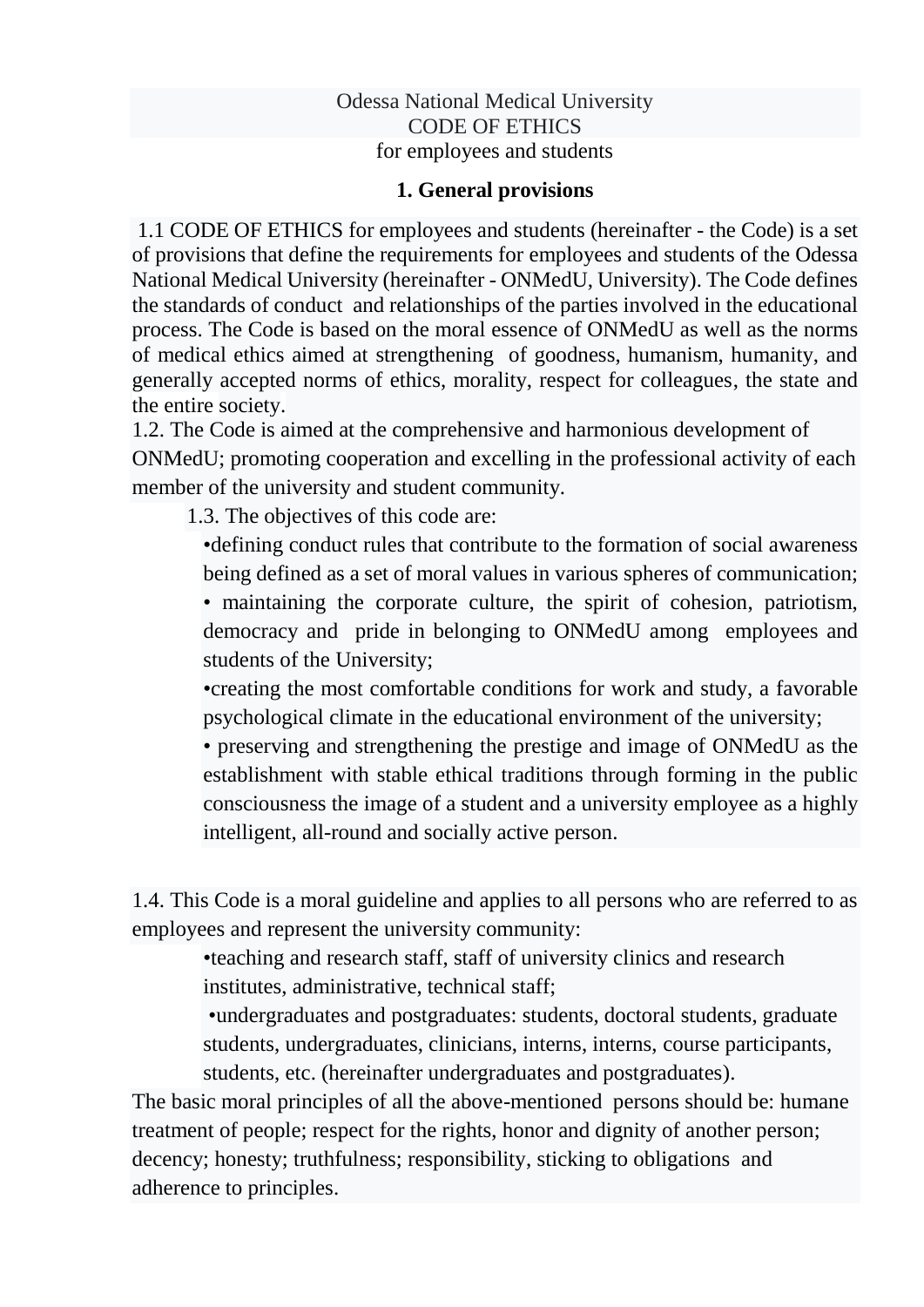Every members of the University and student community should regard oneself as a responsible person , be proud of belonging to the University, follow moral and ethical rules and remember that *everyone is obliged to contribute to strengthening the image and business reputation of ONMedU.* 

### **2. General responsibilities of employees and students of the university**

2.1. To respect the rights and dignity of the individual. The relationship between students, postgraduates, teachers and staff should be based on mutual respect and cooperation, tact and correctness, courtesy and mutual assistance.

2.2. To be bearers and promoters of high culture, decency, and tolerance.

2.3. To take care of corporate and public interests. Follow the rules of professional and corporate ethics, refrain from ill-considered claims.

2.4. To promote the effective work of the university as a training and research center that provides the process of obtaining, transmitting and disseminating knowledge.

2.5. By own example to show respect for the traditions, history, and symbols of ONMedU, as well as the need to comply with the rules of labor and academic discipline in accordance with the Statute, internal regulations of the university, this Code and other regulations.

2.6. To treat the property of the university with care, monitor the neatness and order in its territory; not to remain indifferent to the violation of cleanliness and order by others.

2.7. To adhere to ethical norms in language, behavior, the dress code in the University.

2.8. To bear in mind maintaining the high status of the medical university and excel with honor and dignity in performing the duties of a teacher, employee, student, postgraduate student

2.9. To take a principled position in cases of violation of the law, the University Charter and this Code.

2.10. To preclude any discrimination against teachers, staff, students and postgraduates, without distinction of any kind, such as nation, race, religiоn, gender and other grounds both on individual basis and within the activities of socio-political and student organizations.

2.11. To actively participate in civic activity. Not to canvass, as well as not to engage in commercial advertising on the territory of the university; not to conduct activities that call into question the high moral status of a teacher, an employee, a student, a postgraduate of ONMedU.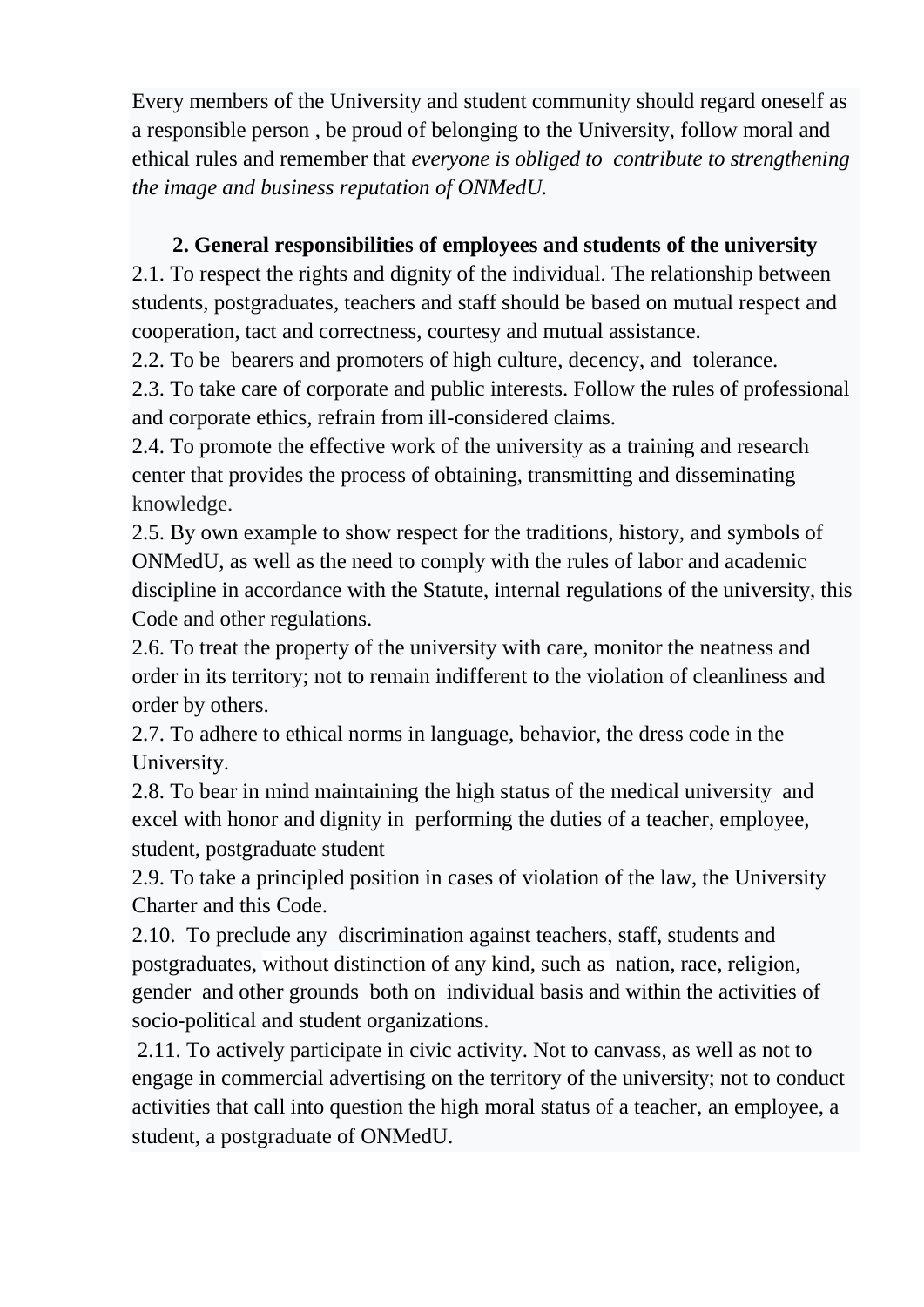2.12. Not to conduct anti-social activities that destabilize the order inside and outside the university, not to carry out actions that contradict the Constitution, the legislation of Ukraine.

### **3. Behavior of teachers and staff**

In teaching:

•to treat work in ONMedU as the main professional duty; show expertise in scientific disciplines;

- to maintain a high level of pedagogical qualification;
- to honestly and objectively assess the knowledge, skills and abilities of students;
- to adhere to labor discipline, refrain from inappropriately using mobile communications during practical classes and lectures;

• not to disclose to third parties information concerning students, postgraduates, namely data on their academic performance and personal information obtained in the course of individual communication;

•teaching staff under no circumstances shall demand or accept things of value for assessing students or facilitating the procedures of students' knowledge, skills and abilities control;

• to preclude any verbal or physical aggression, intimidation, harassment, using harsh language toward students; as well as degrading their honor and dignity.

## **3.2. In research, expert and medical-consulting activities:**

• to dedicate their resource, knowledge and experience to promote the scientific achievements of the university;

• to keep conducted research open to criticism, verification and use by other researchers;

• to strive to minimize the adverse effects of research on humans, animals and the environment, adhere to the principles of bioethics and ecology;

• to preclude plagiarizing and appropriating ideas from unpublished sources;

• to use the results of research of their colleagues in accordance with the rules of the academic environment for citation and reference;

• to respect the rights of co-authors;

• to remain objective while reviewing or performing official assessment of research projects and research papers;

• to adhere to the confidentiality of unpublished information obtained during examination, review or scientific guidance;

• to promote the scientific growth of students, as well as their acquisition of skills for responsible research.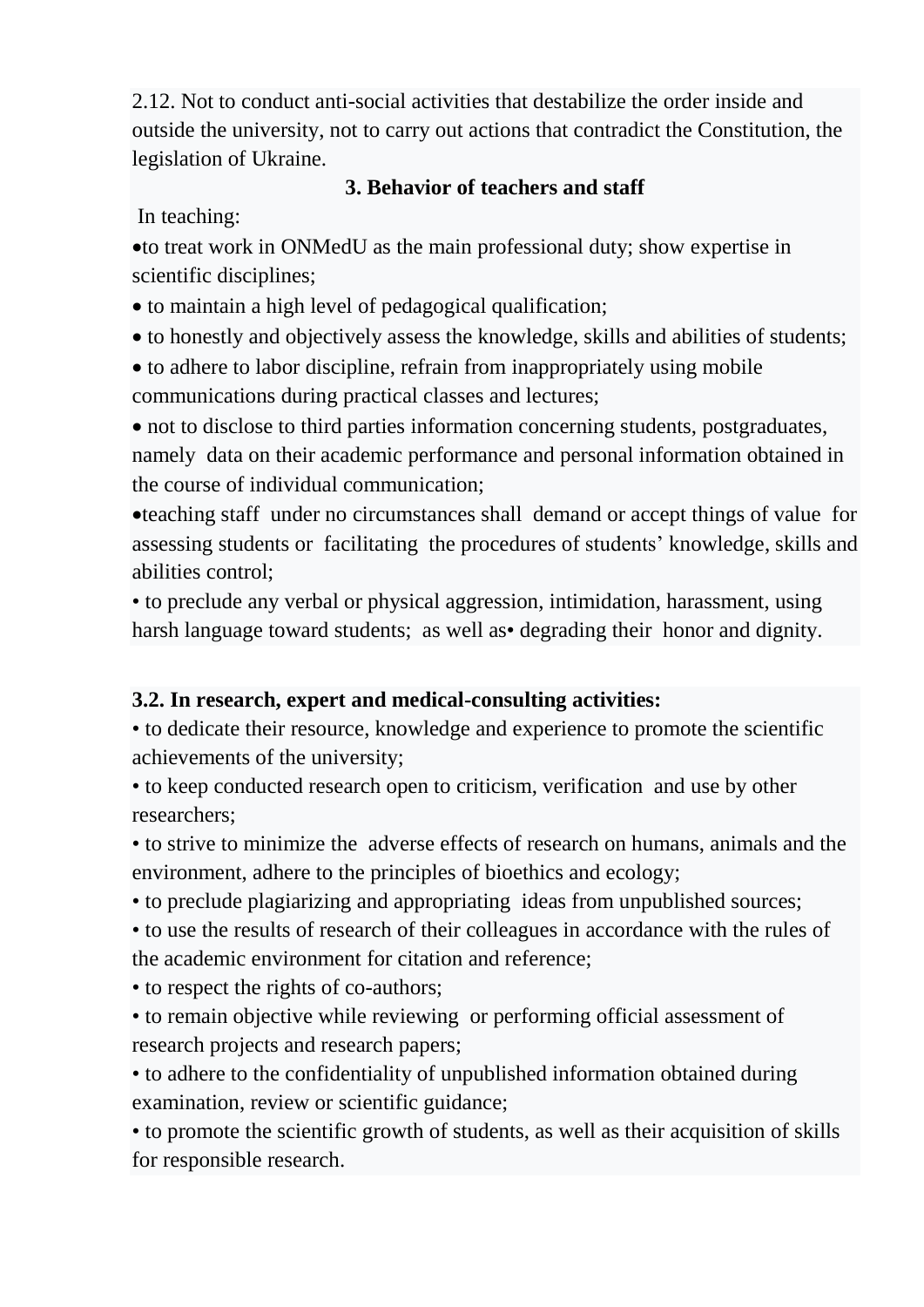3.3. In administrative and economic activities:

• to prevent violations of professional ethics by other members of the university community in general and the administrative staff of the university in particular; • to strive to effectively solve the problems of the university and its individual

members in the shortest possible time; • remain open to public control of their activities;

• to maintain impartiality when making decisions and be guided solely by the educational and scientific interests of the university community;

• to exclude anonymous or unverified data from the process of making decisions.

3.4. In relations with colleagues:

• to be polite and respectful to colleagues in personal communication and public exchange of views, not to intentionally undermine their professional reputation; • to not to commit actions that qualify as intimidation, harassment, invasion of privacy and insult, not to disseminate false and compromising information about colleagues;

• to not to discriminate against colleagues on the basis of social status.

3.5. In relation to the university:

• to respect the traditions and history of ONMedU;

• not to jeopardize the interests of the university and the performance of professional duties in teaching, conducting research, performing medical consulting and socially useful work outside the university;

• to maintain the prestige of ONMedU in the field of science and innovation, defend its interests on issues of priority, patenting, etc.

#### **4. Behavior of students at the university**

4.1. In educational and research activities:

• to strive to gain in-depth knowledge in the relevant field: study diligently, not to miss classes without good reason, participate in educational process and research work;

• to strive to make the most of the opportunities provided for the acquisition of theoretical knowledge and practical skills in the chosen specialty;

• to comply with the requirements of the university agenda, curricula, in a strictly defined time;

•during the educational process, to stick to the following rules: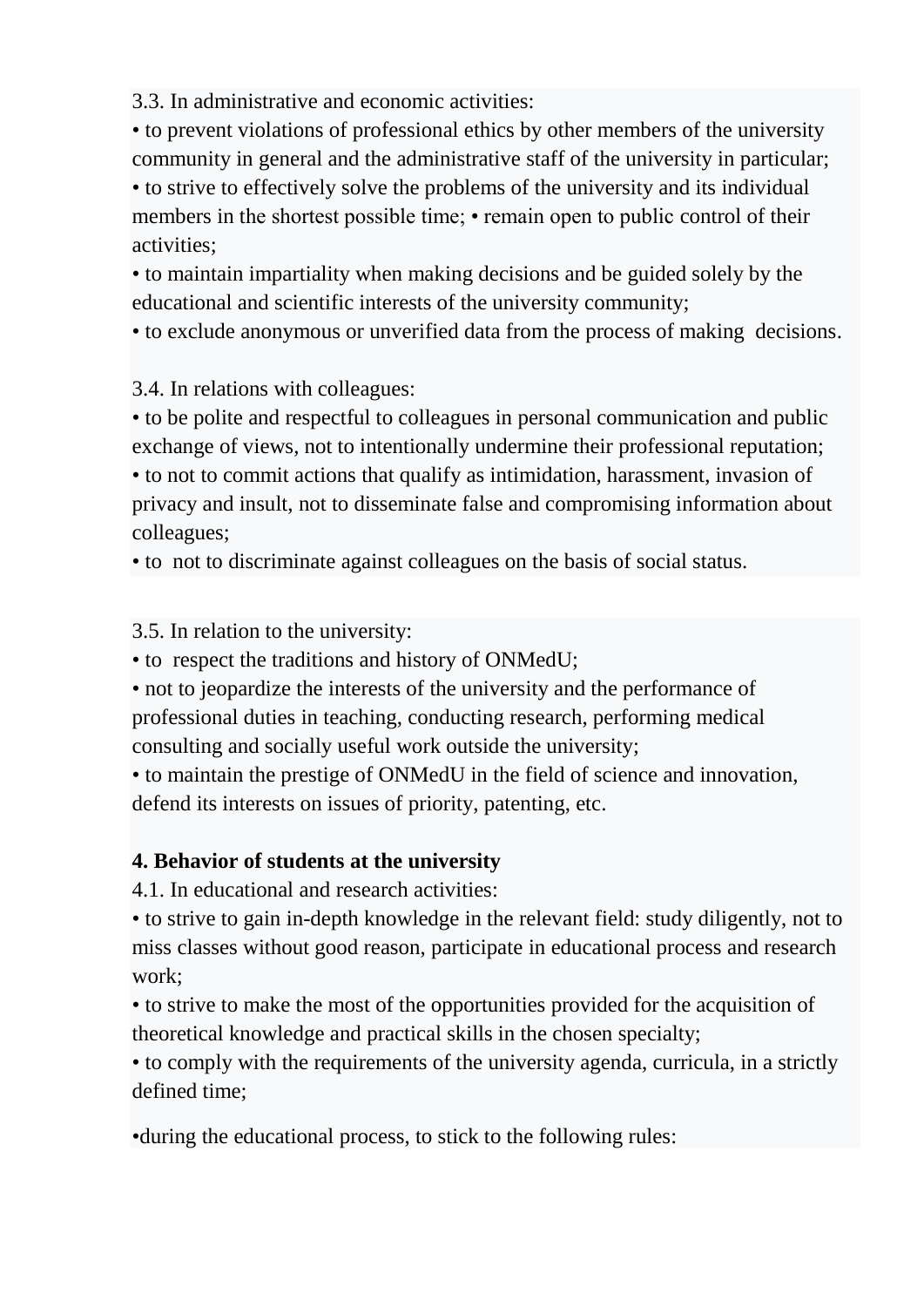ᵒ to apologize and ask the teacher for permission to enter the classroom in case of being late for classes; the teacher has the right not to admit those who are late for classes;

ᵒnot to interfere with the educational process; demand this from others; ᵒ to refrain from using distracting objects (means of communication, entertainment, etc.); the mobile phone signal must be switched off; talking on the phone during class is assessed as a gross violation of ethical standards;

ᵒ to not to speak loudly on university premises and clinical bases.

•not to opt for and fight against such types of violations of academic discipline as:

ᵒpassing the procedures of knowledge control by fictitious persons;

ᵒusing the Internet or any other source to plagiarize abstracts, tests and

dissertations;

ᵒforging or fabricating business documents, directly or indirectly related to

the learning process

• to respect other people's intellectual property and research priority, quote source materials references while preparing abstracts, term papers and dissertations; • not to use prohibited auxiliary materials and technical means during the control of knowledge, skills and abilities, to rely solely on the acquired knowledge; • not to use personal, family and other ties to gain a higher rating or to obtain other

exceptions to the general regulation;

•not to offer remuneration to teachers or administration in order to facilitate the procedures of controlling knowledge, skills and abilities or to achieve other exceptions to the general regulation;

• not to take actions that hinder the implementation of the educational process.

4.2. In relations with other students:

• to advance in teamwork and build harmonious interpersonal relationships: to help colleagues in solving problems that arise, to respect classmates, junior students and other faculties;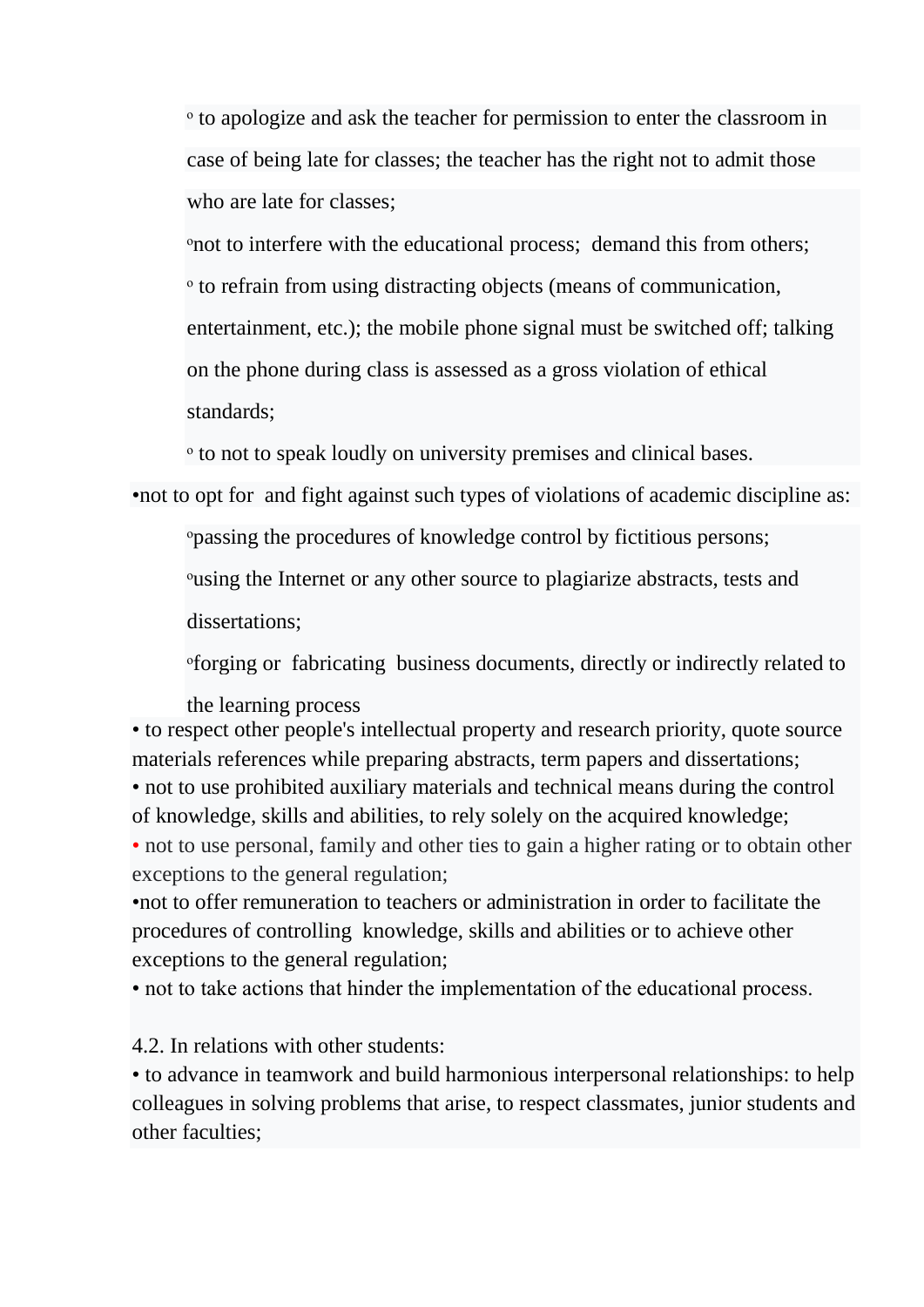• to maintain the atmosphere of kindness, friendship, mutual assistance and mutual responsibility both in group and the university; not to interfere with work or efforts of other students;

• to prevent any form of humiliation of honor and dignity, physical and mental violence, obscene, abusive language, manifestations of discrimination against a person on the basis of sex, social, national, religious and other grounds;

4.3. In relations with teachers and staff of the university:

• to respect the teaching staff or any other staff of the university; • greet teachers and staff when meeting them; seeing the teacher enter or leave the classroom greet or say goodbye standing up without words;

•the relationship between students, faculty and administration should be based on mutual respect and cooperation as well as accepted norms of ethics and a conflictfree search for compromise;

• to preclude any manifestation of harassment, intrusion into the private life, rudeness, familiarity, statements that degrade honor and dignity of teachers and staff;

• not to spread false and compromising information about teachers and staff among students community and in the media.

4.4. At university official events:

• to refrain from [displayi](https://dictionary.cambridge.org/dictionary/english/display)ng much emotion in [public,](https://dictionary.cambridge.org/dictionary/english/public) respect speakers; turn off the signal of the personal mobile phone;

• to wait for a break between talks and leave discreetly in case of a need;

• not to take actions that interfere with the events organized or sanctioned by the university management.

#### 4.5.Outside the University:

•at all times to defend the honor and dignity of a medical student;

• at all times to be critical of own actions, foreseeing their possible consequences, to avoid situations that could interfere with the prestige and image of ONMedU; • not to appear in public places in an obscene manner, not to use obscene language, not to commit obscene acts that offend human dignity and public morals;

• to behave correctly in public transport, give way to the sick and elderly, as well as passengers with children;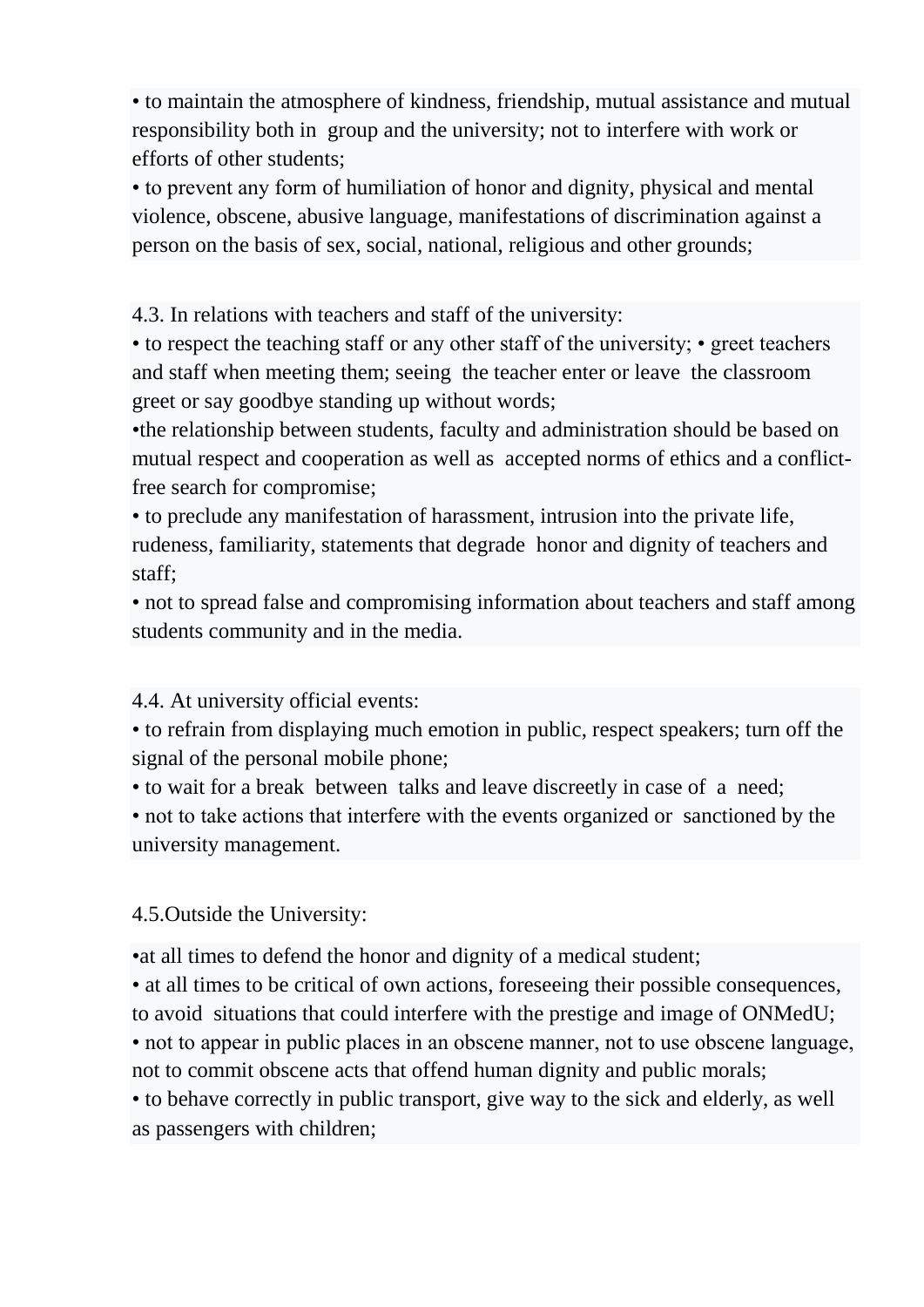• to follow phone communication ethics in public transport: only use a phone in case of emergency, brief the conversation partner about an issue in a muffled voice.

4.6. In relation to the university as a whole:

• to respect the traditions, history, symbols of ONMedU;

• to take care of the property of the university: the equipment of classrooms, library resources;

• to maintain cleanliness in classrooms and on the territory of the university, remember that it is unethical to leave chewing gum and other garbage anywhere; •to promote and appreciate any activity aimed at strengthening the system of student self-government, development of student creative activity (scientificeducational, sports, artistic, etc.), to boost corporate culture and image of ONMedU.

4.7. In terms of own behaviour:

• to adhere to personal hygiene and keep yourself physically fit, lead a healthy lifestyle;

• to fight against bad habits (smoking, alcohol, drugs) both their own and other members of the student community;

• to as a future doctor, to conduct sanitary and educational activity among the population;

• to remember the rules of etiquette (give way to women and teachers; be the first to greet teachers, regardless the course attended etc.);

• to respect, develop and cherish the cultural heritage of own country;

•to take an active part in the life of the state, exercising the right to vote and to be elected;

• to preclude any insulting or compromising statements and actions toward the symbols of statehood of foreign states;

• to recognize one's citizenship of a multinational state respecting all national cultures.

## **5. General rules of dress code at the university**

 5.1. The status of ONMedU as a higher national medical educational institution presupposes certain requirements to the style of clothing and appearance (dress code) of each person who studies and works at the university. It sets up respect for each other, highly productive work and a highly-efficient learning process on both sides; contributes to maintaining the reputation and establishing the image and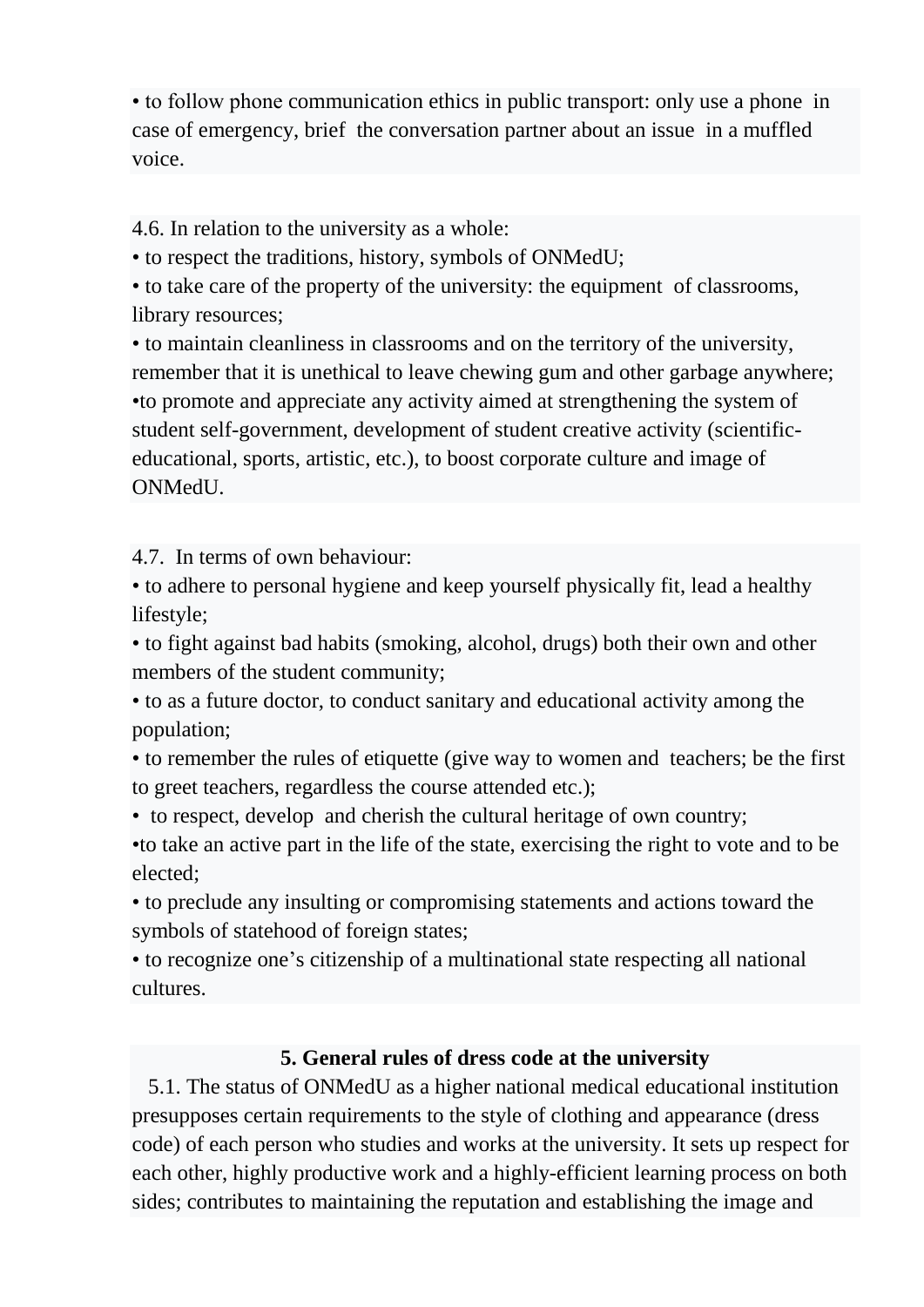status of the university as an institution of high culture, morality and professionalism.

 5.2. The members of the university and student community should avoid flamboyance in their [dressi](https://dictionary.cambridge.org/dictionary/english/dress)ng manner**.**

 5.3. The predominant style of clothing is formal. Wearing clothing that does not meet the standards of the medical school is prohibited for students, teachers and staff as it contradicts the norms of medical ethics and being the sign of disrespect for patients, teachers and colleagues (sports suits, shorts, breeches, T-shirts, very short skirts and other too open, daring, ripped clothing containing open abdomen, deep neckline, transparent clothing, etc., as well as slates and shoes on barefeet).

 5.4. Students and teachers must adhere to a professional dress code at the departments, clinical bases, wearing a white medical gown and a cap (always clean and ironed). For teachers of surgical profile, a scrub set is allowed instead of a medical gown.

5.4.1. In addition to a white medical gown and a medical cap, students in clinical departments are required to change their shoes with a stable washable sole or shoe covers, and a mask.

5.4.2. Absence of an established medical form (or partial absence) is considered a violation of discipline.

5.4.3. Badges indicating the last name, first name, patronymic and position of the employee should be used to maintain the work efficiency.

5.4.4. The requirements to the appearance of the participants of the educational are the following: the hair must be clean, neatly tucked under a medical cap; clean hands with short nails, dim manicure. Massive, bright jewelry or makeup; piercing, visible tattoos, men's earrings, bracelets are prohibited.

5.5. Medical caps are the only allowed headwear on the premises of departments and clinics.

5.6. In public places (administration, deans' offices, catering establishments, etc.), students and teachers do not have to wear a medical uniform.

# **6. Liability for non-compliance with the provisions of the Code**  6.1. Implementation of this Code is based on moral self-control of each member of the university and student community. Everyone is obliged to comply with this Code and, if violations are detected, try to stop them on their own.

6.2. Responsibility and control over the observance of this Code rests on the heads of departments, deans' offices, heads of groups, courses, chairmen of student councils of faculties, etc.

6.3. Persons who have violated the rules and provisions of this Code may be subjects to moral condemnation (public discussion, etc.), administrative measures,